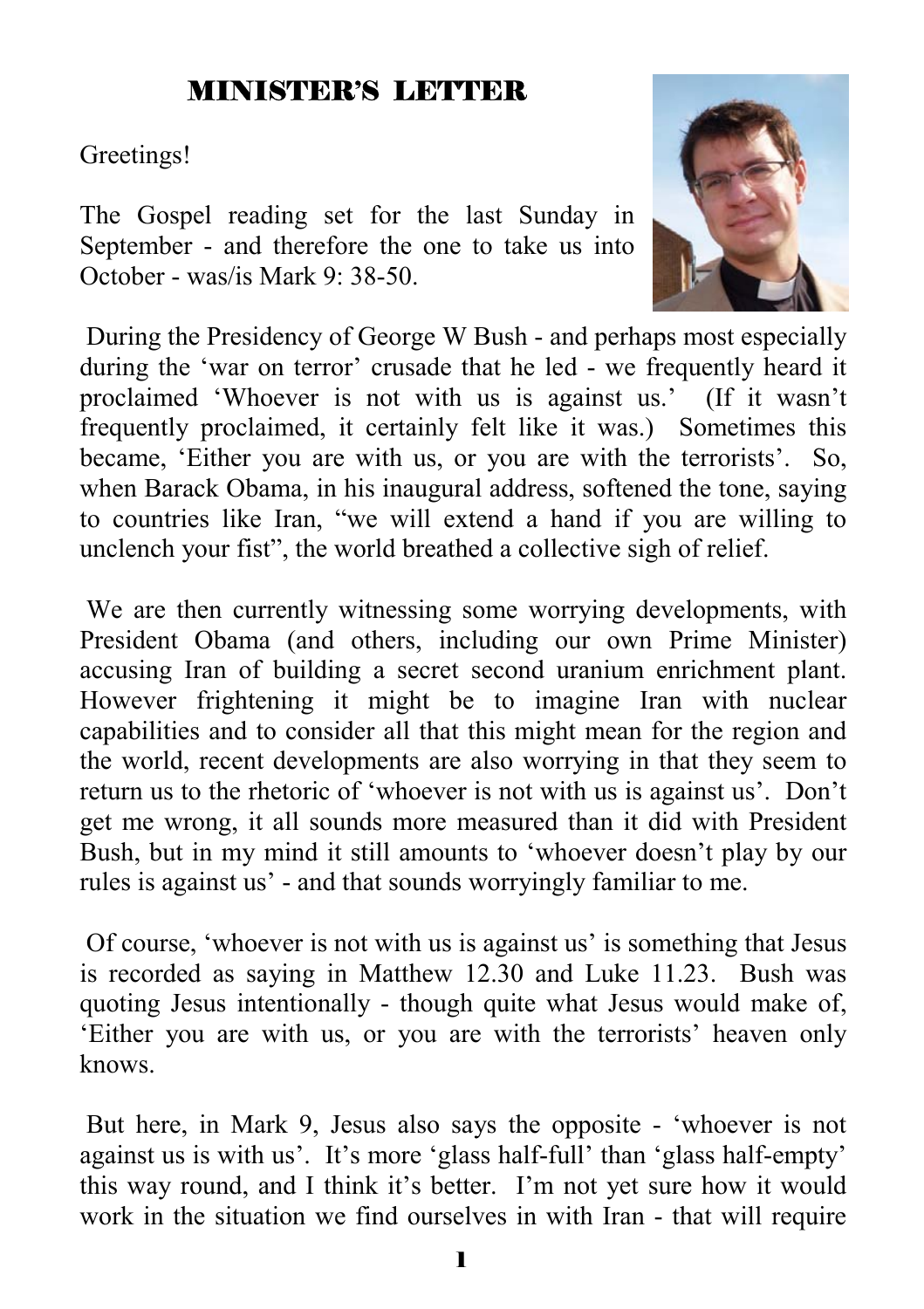some more thinking - but, as a general ethic to live by, surely it's more positive, more inclusive, more attractive - particularly for us in these days of no trust between people of different faiths and none.

 The disciples see someone from outside their circle doing work in Christ's name and try to stop him. Later, they report this to Jesus (perhaps thinking that they'll get some brownie points) but Jesus tells them not to stop such people. And then he explains why.

 Jesus says, 'People who do my work will, it stands to reason, be more likely to be able to recognize me in the process of doing their work. And once they've recognized me and the common ground that we share, they'll then be less likely to be able to speak ill of me. Jesus says, 'whoever is not against us is with us.'

 Jesus seems to be saying that the important thing is always that the work of God is being done - less important is who's doing it. And this, to me, suggests a number of other things:

 It suggests that we should always be looking beyond the Church and to the work of others - to see if in it we can see Christ at work. And if we can, surely then we're duty bound to support it and/or participate in it. As Christians, as the Church, we should be open to the possibility of working in partnership with people of other faiths and none if Christ's work will be furthered as a result.

 It also suggests (doesn't it?) that Christ will not be hemmed in by us: that Christ will neither be imprisoned by the Church nor by our (limited) understandings of him, that Christ will always walk free from the chains of our demands.

 There is warning here, and promise. And we'd do well to listen and remember: 'whoever is *not against us* is with us.' This is a challenge to a Church that has historically defined itself against the world, drawing a circle around itself to distinguish between those who are in and those who are out. It's a challenge because, instead, it suggests that we need to draw that circle as wide as we possibly can in order to draw as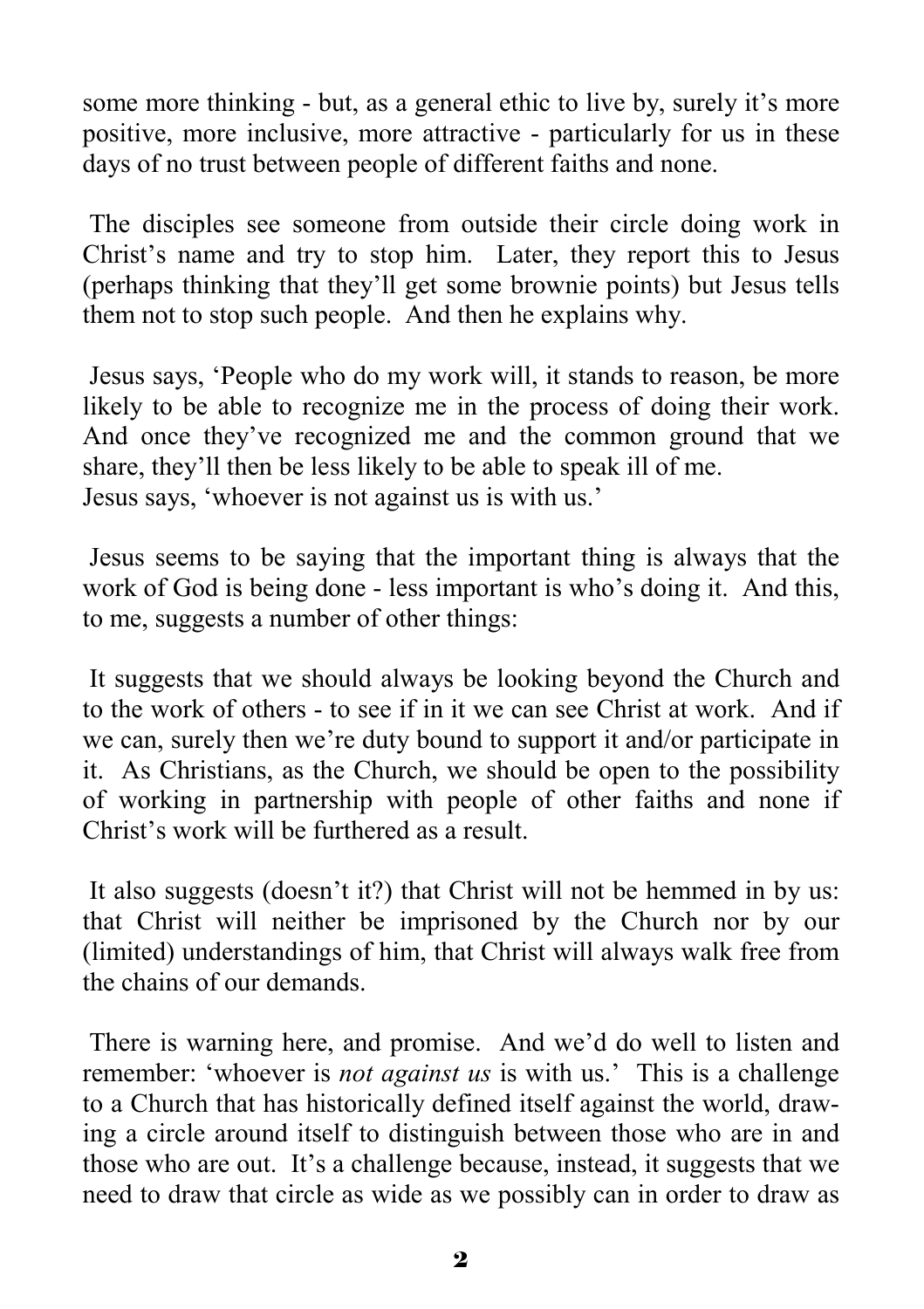many people as we can within it.

May God help us to rise to that challenge. Let's start drawing big, wide circles.

With every blessing

*Paul*

——— $<$  () > —

#### FINANCIAL MATTERS

First of all the tax return on Gift Aid Donations has been received - amounts of £6696.85 for the General Fund, and £542.15 for the Building Fund.

During the year there were 35 people Gift Aiding to the General Fund and 9 to the

Building Fund, and due to deaths these figures are now 33 and 8 respectively. Members of the congregation should have received a letter from our Minister, Rev. Paul Timmis, drawing attention amongst other matters - to the advantage of anyone who pays tax, and who does not already do so, Gift Aiding their donations in the future. We are hoping for some success with this appeal.

Secondly, the Gift Day donations over our Anniversary Week-end have so far produced a total of £1765.00, and ever the optimist we are hoping for more to come! Nineteen Gift Day envelopes have been received, most amounts Gift Aided, and there is still the opportunity to add further donations, it is never too late!

Any queries or questions please speak to me.

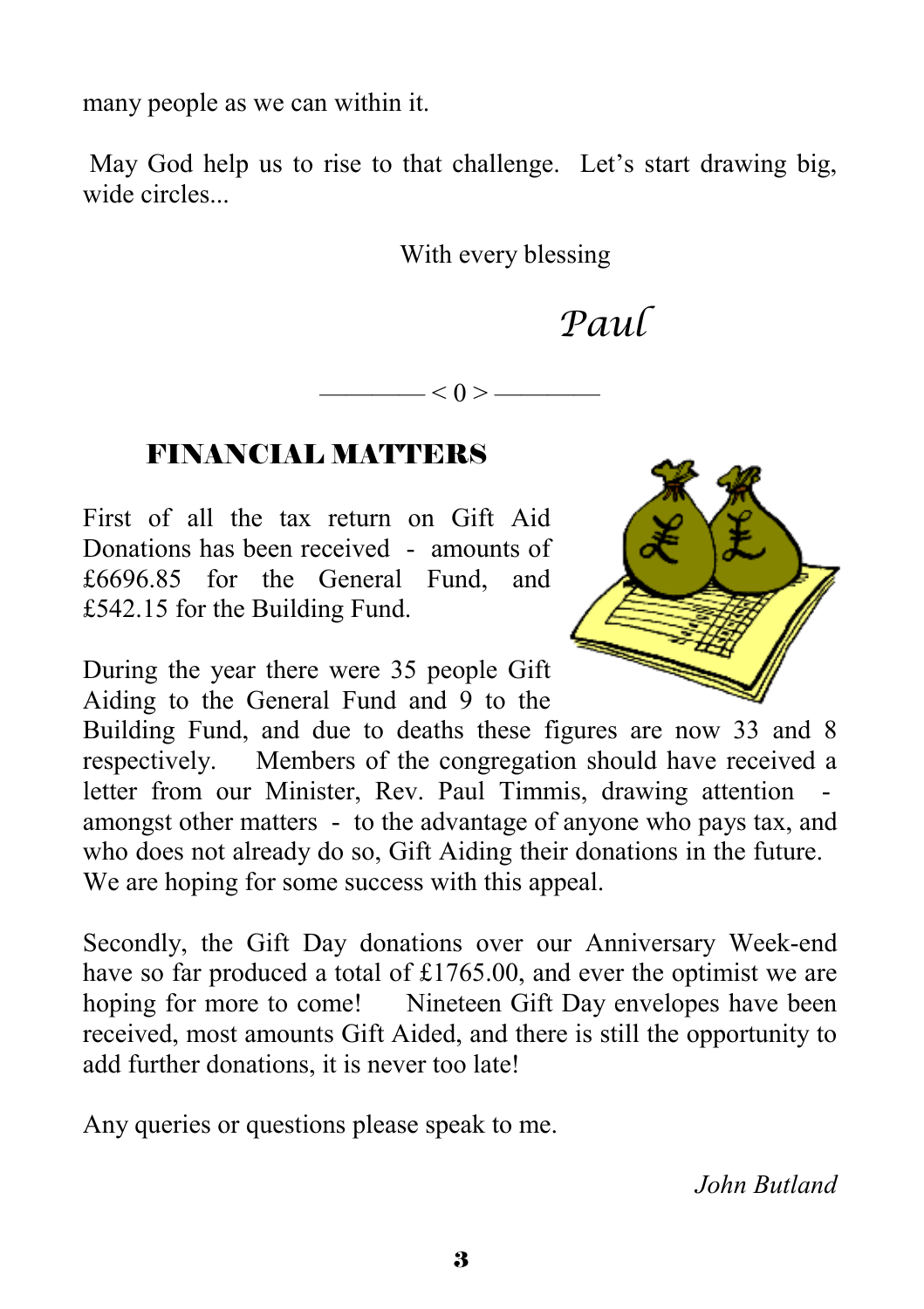### SURPRISE VISITORS FOR 93 YEAR OLD RETIRED POLICE OFFICER ON HIS OFFICIAL VISIT TO NUMBER 10 DOWNING STREET

 On Wednesday June 3rd 2009 with my wife Mary and oldest son David we were in a Security queue being checked out prior to watching "Beating Retreat" on House Guards Parade. David was approached by a sergeant of the Diplomatic Protection Group (both well know each other, as David is Facilities Manager at Number 10



Downing Street and discusses with the D.P.G. movements in and out of Downing Street). David introduced us and of me being an ex-police officer then the conversation went something like this:

 - Police Sgt "David, next Friday we are having a visit from a 93 yr old retired PC, apparently he is one of the last known PC's who carried out protection duty at No. 10 when Winston Churchill and his wife were in residence when he was Prime Minister.

Do you think he'd be able to visit No. 10?"

Reply being: - "Enquires will be made".

 I asked what was this retired officer's name? back came the reply "Alfred Cope", to which I replied: "PC 193 V Freddy Cope. If it's the same guy, he taught me beats at Wimbledon in April 1959." I also said I'd spent hours at Sir Winston and Lady Churchill's town residence in Hyde Park Gate when I was at "FK" Kensington 1957 to 59. Well, you have guessed, it was one and the same 193V Freddy Cope and that following Friday Mary and myself were invited to be a surprise to Fred on his grand tour.

 We arrived to find Fred, his son and daughter-in-law already being taken around by a D.P.G. officer and David, and what an emotional moment it was when we all met, a big surprise! Well, he now soon realised David was our son and then we were ushered into No 10 front entrance, it was then Fred came into his own and stories of yesteryear flowed. In Fred's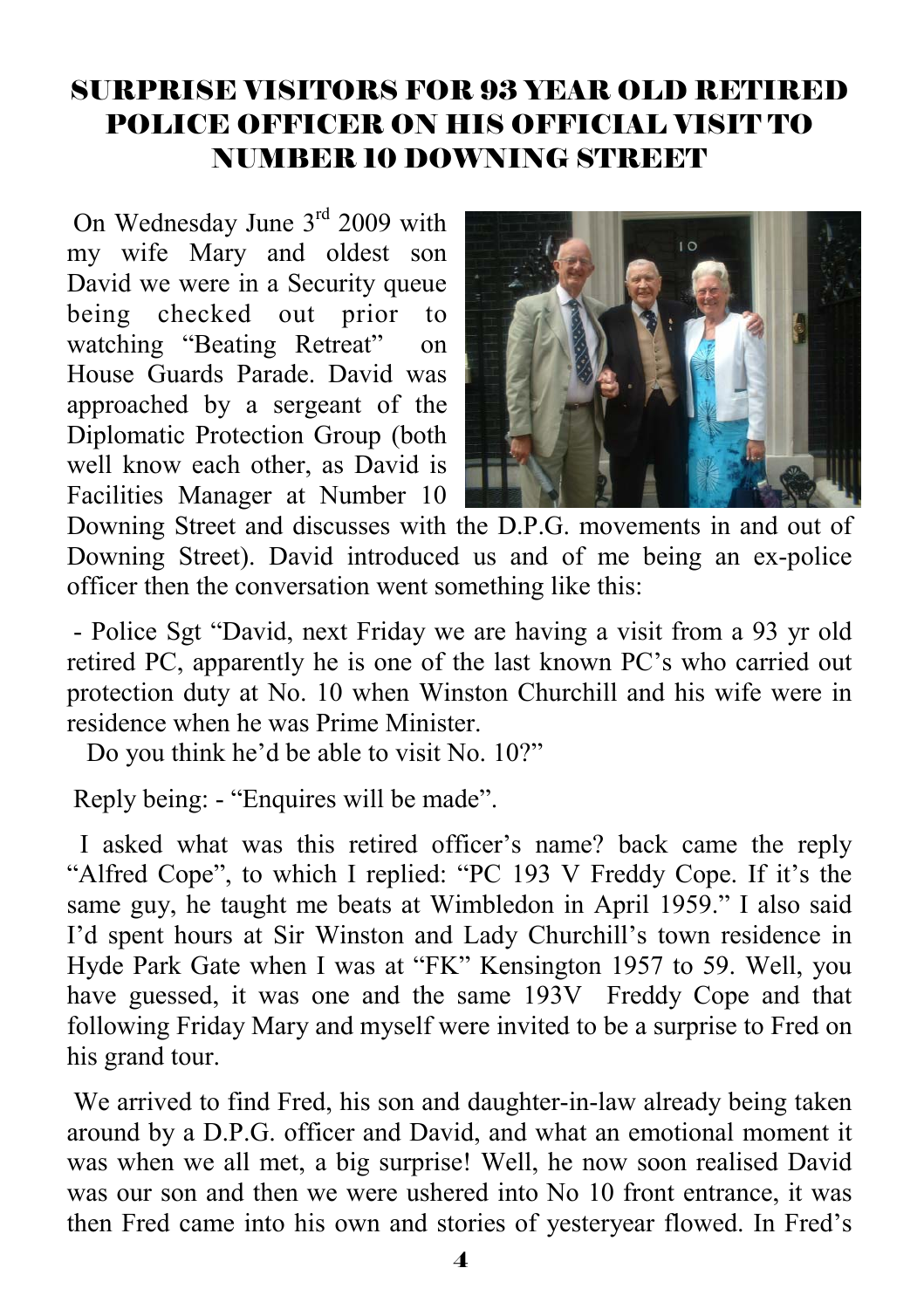day there was an officer at the front door, one in the rear garden and one inside. Fred shared his stories of times of his sitting on the settee having tea and sandwiches made by Clementine and afterwards sharing conversation with Winston and smoking one of his "Real Cigars". It was amazing to all of us sharing his memories whilst we too enjoyed tea and coffee.

 Then to our very pleasant surprise in walked Prime Minister Gordon Brown who congratulated and then thanked Fred on what he'd achieved in his many years - after his police service, his many jobs then his local voluntary work at a



local nursing home. Fred was very emotional by now this outpouring of good words then, after introductions all around. Mr Brown took us all out into the garden where photos were taken and more stories from Fred, then whilst we enjoyed the garden, the P.M. returned to his very busy schedule. It was when David came into his own giving us a historical tour of the rooms with Fred adding his bits and pieces of his time there years ago.

 Well, our grand afternoon was drawing to an end, I do believe that Fred would have kept us entertained with stories for hours. As we once more came to the entrance hall it was very moving as Mrs Sarah Brown and Mrs Alistair Darling the Chancellor's wife were there to say these few words to Fred also the PM's children running around playing games. Fred became very emotional yet again as we all said our farewells, before he travelled back to Stubbington, Hampshire.

 Well, about four weeks ago this memorable visit Mary and I visited Fred at his home where his culinary skills cooked us a lovely meal, a great visit and a wonderful happening. Three different generations of police chatted all with different stories and of the drastic changes in law health and Safety issues etc.

What Memories of years ago!

*Derek Heaton*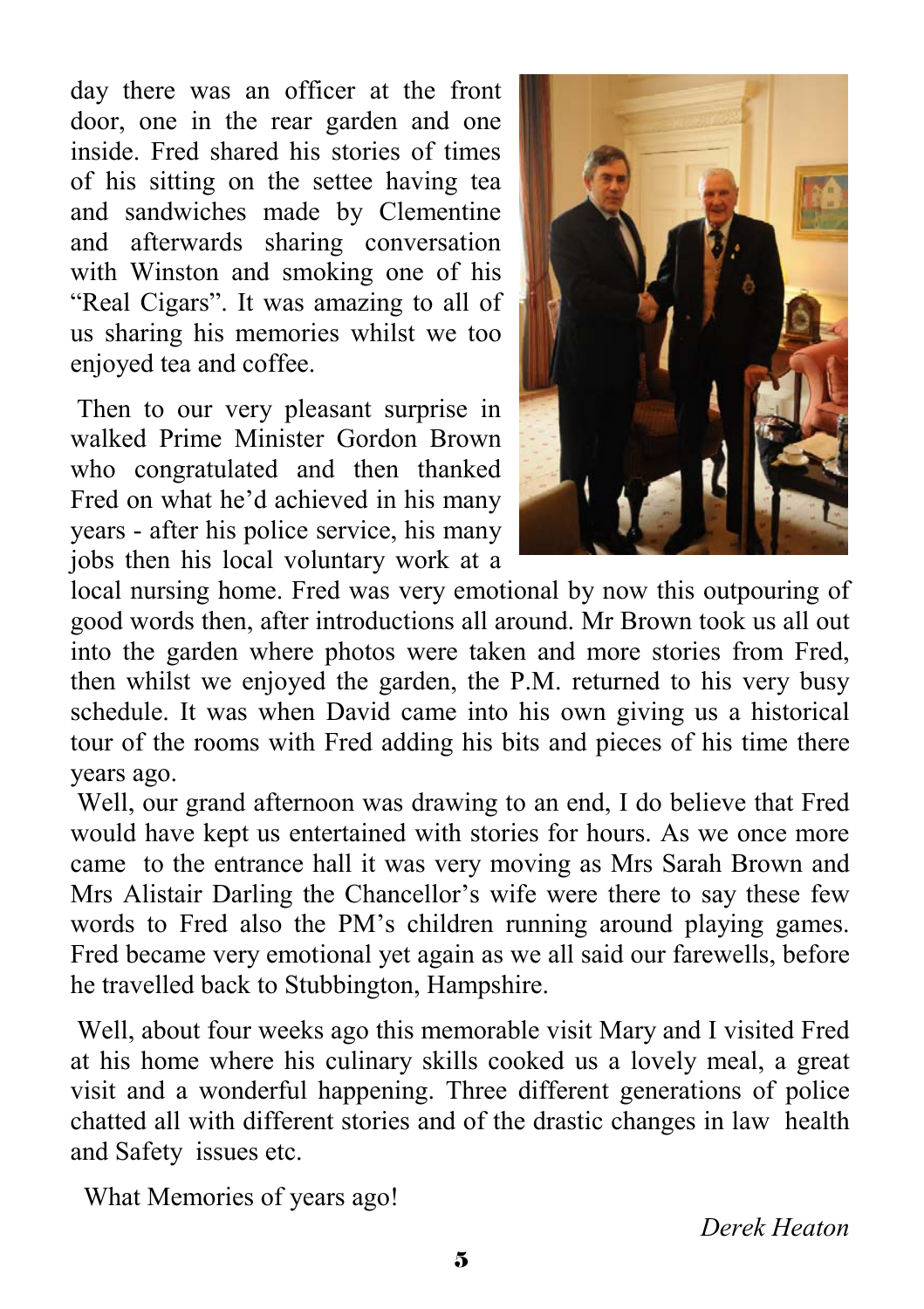### STILL DOWN MEMORY LANE FOR "V" DIVISION WIMBLEDON OFFICERS.



Can you remember Miss Vida Brown - Secretary in the C.I.D. office in the late 1950 to early 1960? Well, just a few weeks ago in July Vida at the ripe old age of 96 passed away.

It's only in her last years she was unable to talk about her times at Wimbledon often relating to the

late D.S. Parker and Gooch and others. Her special contact has always been George Lyle who was D.I. at those times, he visited Vida on very many occasions travelling from his Isle of Arran home. I had a lovely chat with him just a few days ago he keeps well with his wife now both in their 90's.

 $-< 0 > -$ 

*Derek Heaton* 

### AUDIOVISUAL TEAM MEMBERS WANTED

We are looking to expand our AudioVisual team who look after the sound system, hymnal, projector and laptop on Sundays. If you are interested, please see or contact Mike Mortley (07941 873 531) for further details.



Don't be put off by the array of equipment we use, it really is not that difficult to learn and you won't be thrown into the deep end! The initial aim is to hold a meeting where all will be explained followed by a number of practical workshops to introduce each aspect of the process we use as an aid to worship.

*Mike Mortley*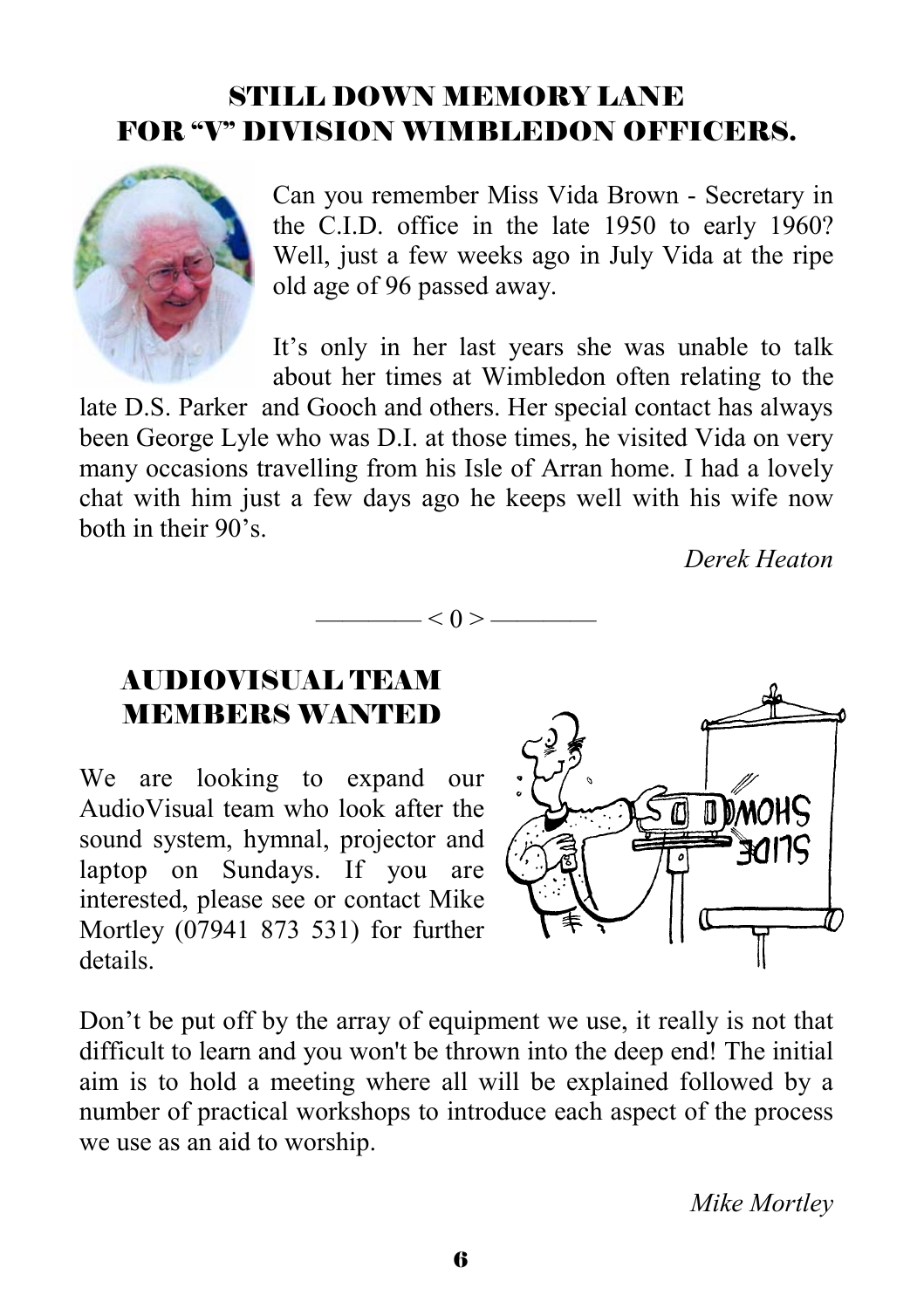

### **Martin Way Church**  $\sim$  **75th Anniversary**

So the 75<sup>th</sup> Anniversary of our church has come and gone - and what a splendid time we had. Even the weather came up trumps, sunny and warm.

 Anne Conquest, as organiser of the weekend's activities had started planning much earlier but for some of us it began on the Friday evening with our strong men, Roy, Tony and Mike arranging staging and lighting for the display of flowers and memorabilia. Then the flowers arrangers arrived! Fifteen of the groups that use our premises and five of our sister churches had prepared beautiful and appropriate displays which were not only in the church but also spread out down the corridor to the Coffee lounge, they ranged from the Frogs Club green and cream arrangement with a little frog peeping out from the lily leaves, through to Platform  $10\frac{3}{4}$ 's flowers with accompanying railway track, tunnel and train (very popular with the youngest church members on Sunday) to the formal beauty of the Elizabethan Flower Group and the inspiring Time for Prayer.

 The central aisle in the church displayed photos illustrating the growth and activities of Martin Way from the 1930s to the present day. In the parlour the Phoenix Art Club had mounted a fine exhibition of their work (some of it for sale), while outside in the corridor the Raffle table display prizes, all with a garden or

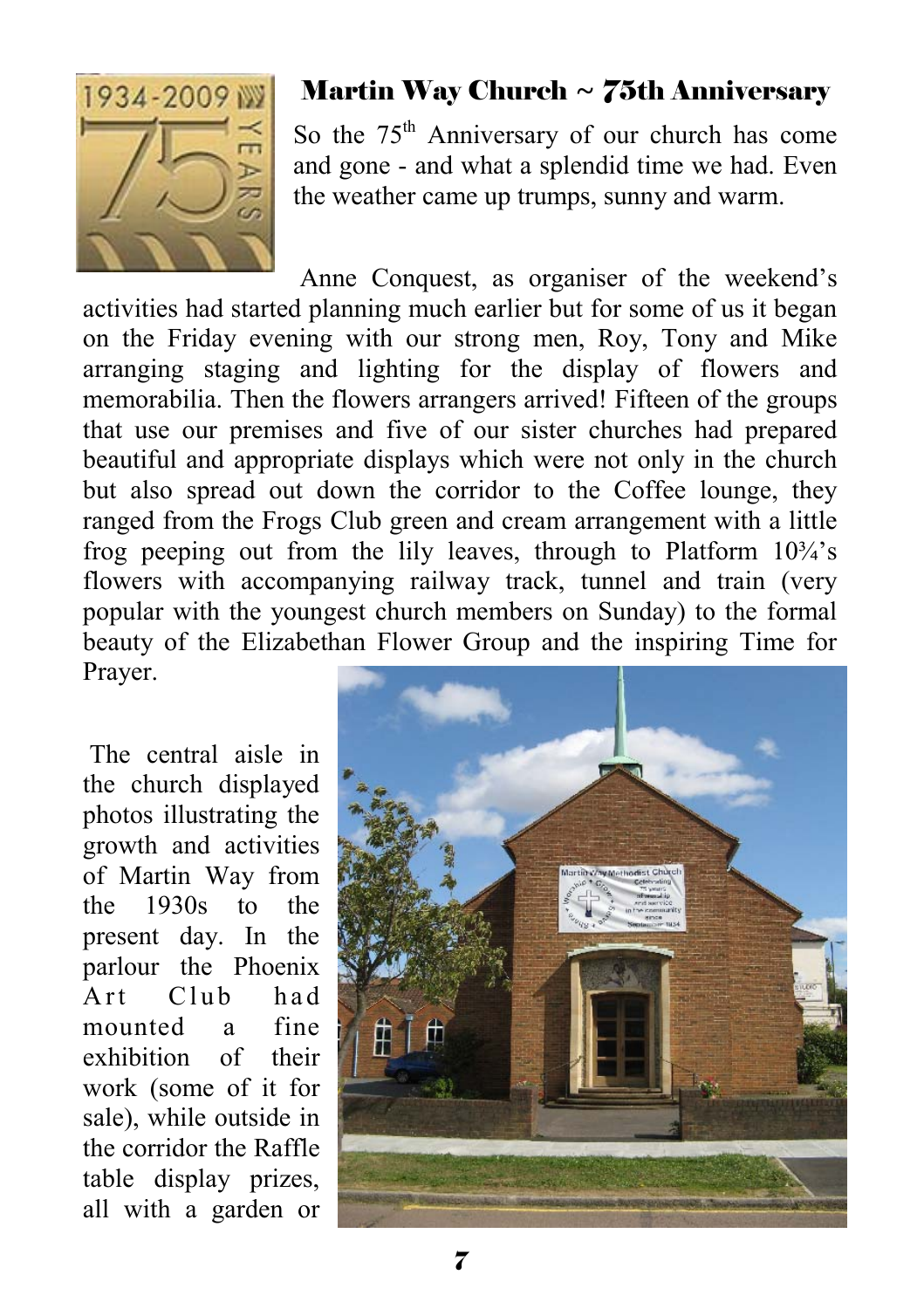Flower arranging exhibition in the church





## Martin Way Me



Activities on the Patio included colouring for the children

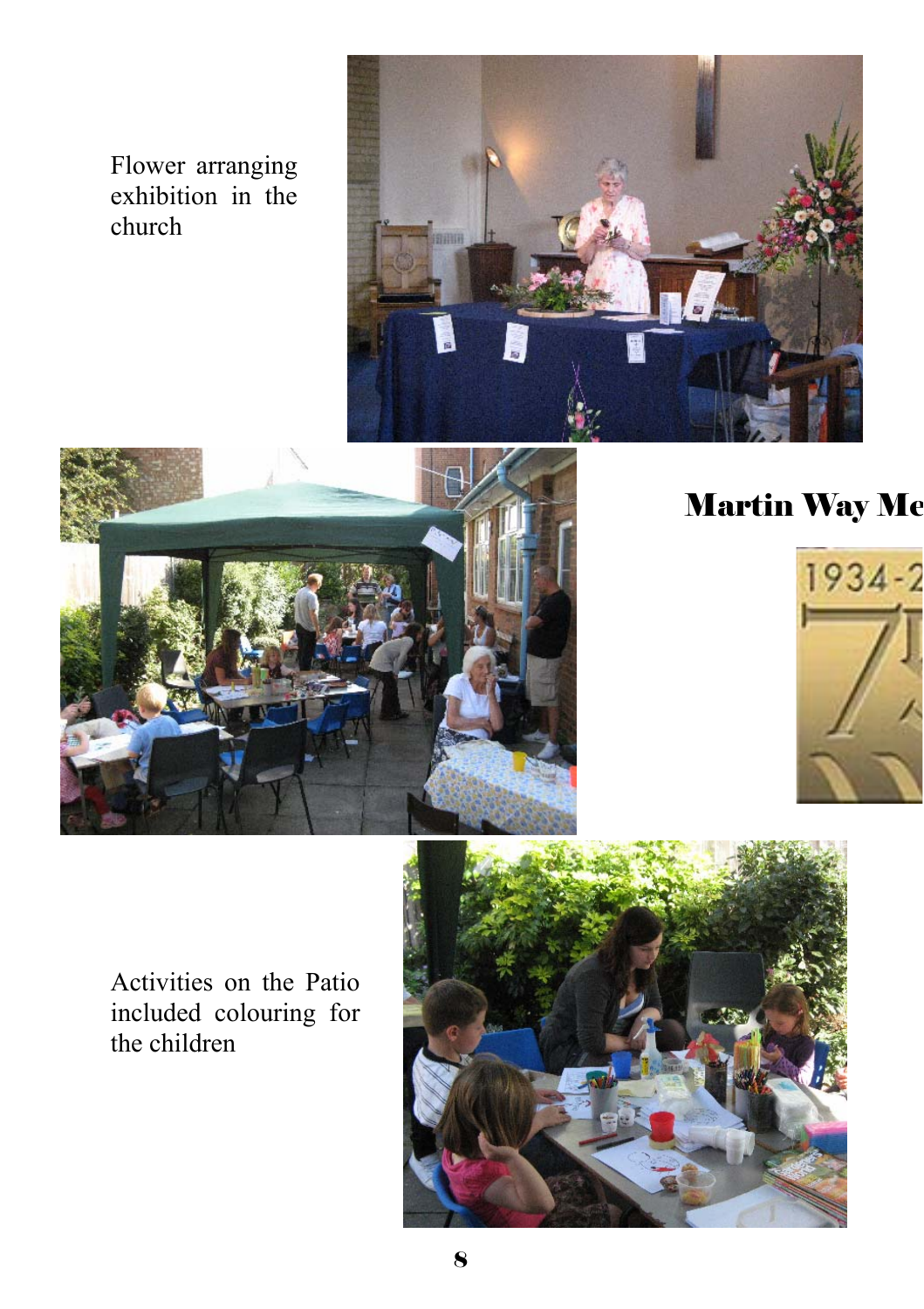

### ethodist Church







Some of the wonderful flower arrangements and artwork that were on display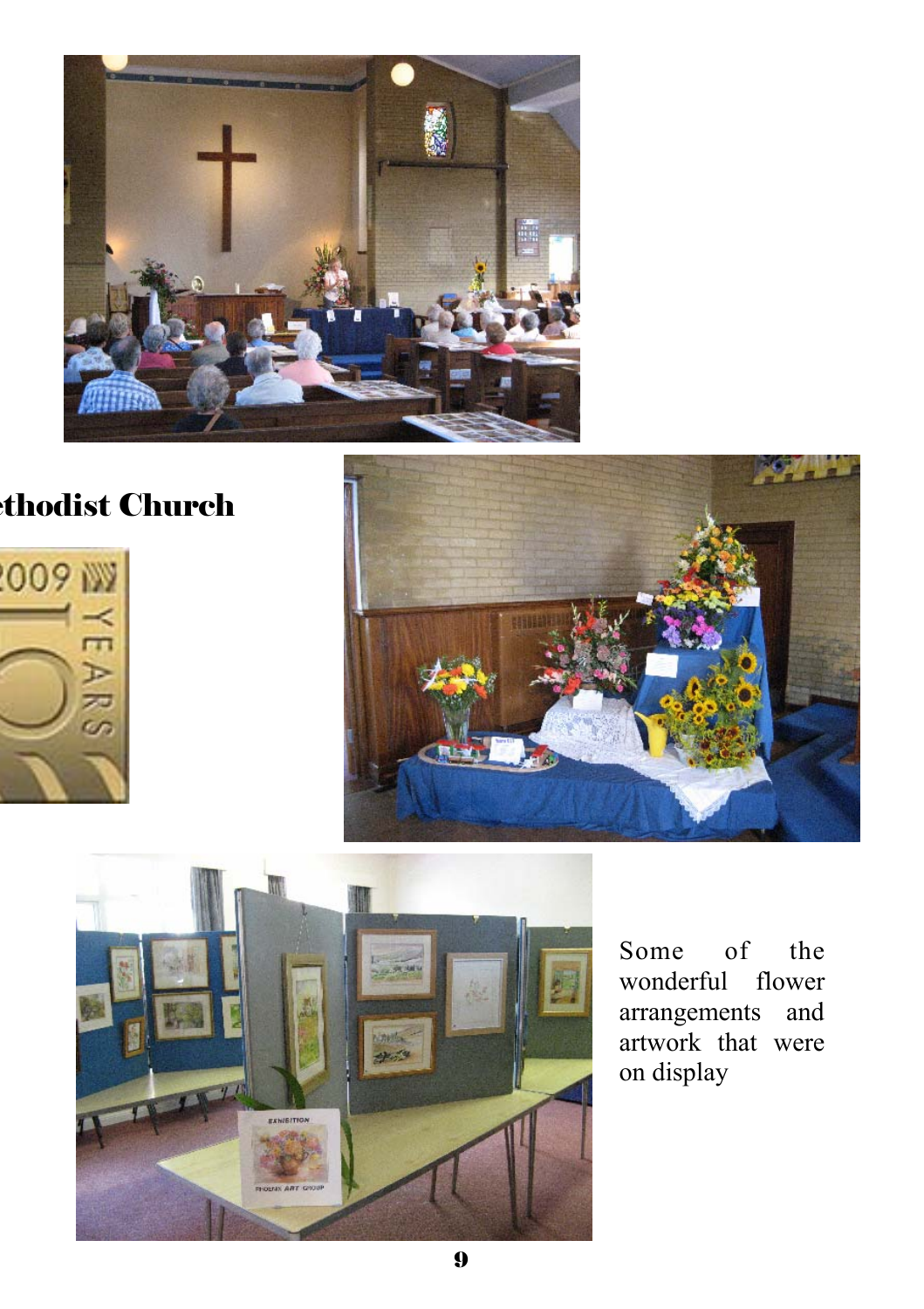floral theme, which encouraged visitors to try their luck. Tea, coffee and cakes were served in the Coffee Lounge, where there was also a cake stall raising money for the Girl Guides Centenary Celebrations.

 Outside on the patio there were activities for the children - cutting and sticking, colouring and cress growing. There was also a treasure hunt with very cryptic clues. All this was organised by the capable team of Abby Herring, Jane Smith, Katie Budd, Jack and Alex Pallister, while Shelley Whittington was in charge of face paining, transforming the youngsters into tigers and flower maidens.





The Barn Dance with the music provided by the band 'Ouch'

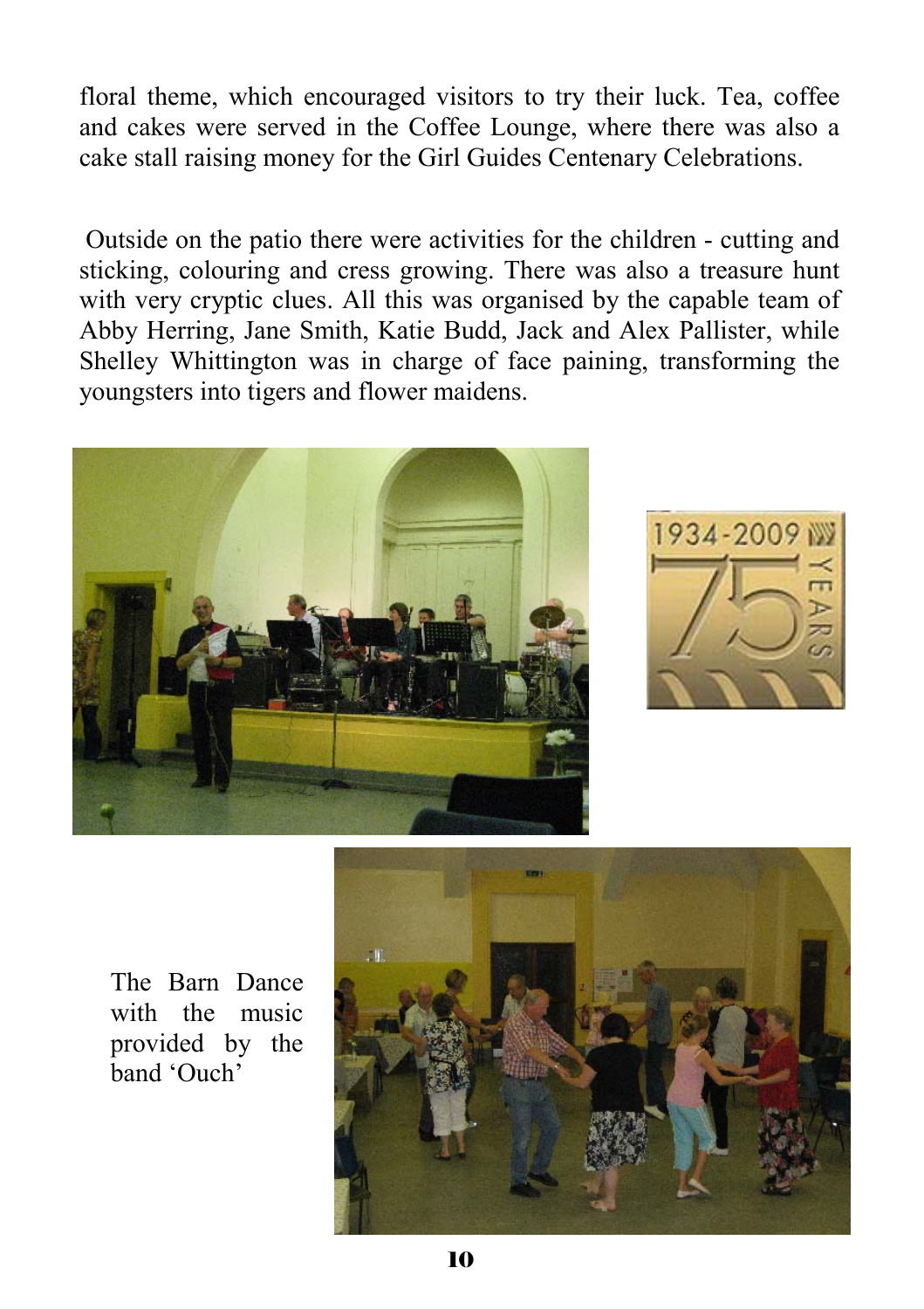At 5 o'clock we dispersed, but only to return in the early evening for the Barn Dance and Ploughman's Supper. The music was provided by the band "Ouch", who were popular as ever. Everyone thoroughly enjoyed themselves, not least those who insisted they were too elderly to dance, but sat and happily watched the merrymakers.

 On Sunday, Paul led a joyful service of thanksgiving to God for His guidance thus far on our journey. There is now a challenge for the next stage of the road. What will our church family been doing when we come to celebrate our Centenary?

 *Rosemary Keen* 

 $- < 0 >$  ——



### SIGMA CHRISTMAS PRODUCTION

SIGMA are now meeting every Sunday between 4.00 to 5.30pm at Martin Way Methodist Church for rehearsals of their Christmas Production, to be performed at the church in December.

SIGMA is a Greek letter meaning 'All things coming together' The group is made up of mixed ages and is a mixed medial creative art group (singing, dance, drama, musical, instruments, back stage), So if you enjoy singing/acting/dancing, please come and join us.

For more information please contact Anne Conquest. Tel no: (020) 8942 7147 or Email aconquest@btinternet.com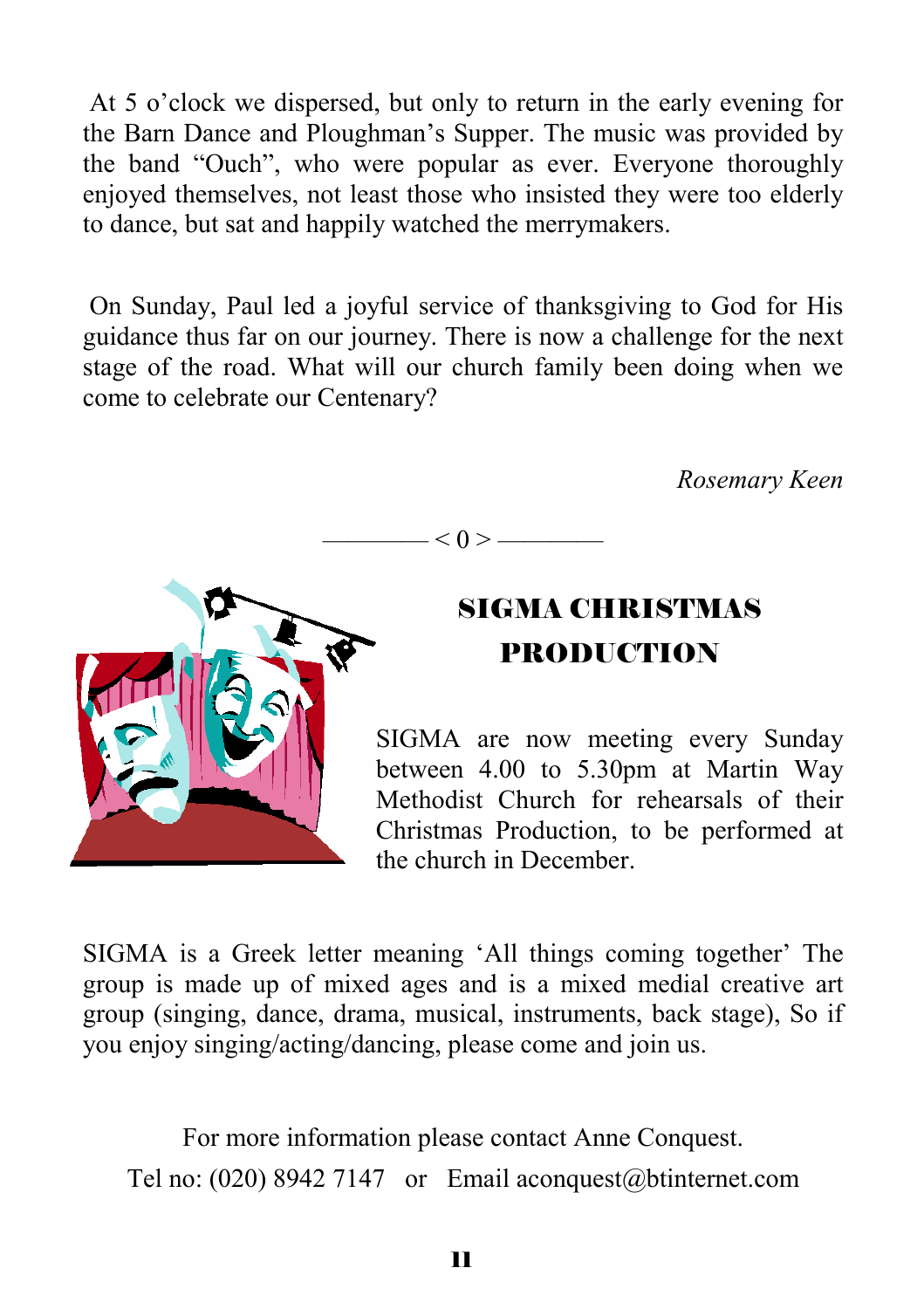### Oberammergau Passion Play 2010

We have some spaces left on our visit to this memorable event which is performed by the local community in the Bavarian village of Oberammergau. The play dates back to Pentecost 1634 when, after months of suffering and death from the



plague the villagers vowed to perform a Passion Play every ten years, to give thanks if they were spared during the epidemic. Now you have the opportunity to experience this memorable occasion.

The group will arrive in or near Oberammergau for two nights (this is the maximum permitted) and then travel via King Ludwig's Castle in Neuschwanstein, for five additional nights to the picturesque Tyrol staying at the four star Schlosshotel Rosenegg in Fiederbrunn for a period of holiday and sight seeing. A full day excursion to Salzburg (Mozart's birthplace and the backdrop to The Sound of Music), a day trip around the Grossglockner Pass (Austria's highest mountain), and a day trip to Innsbruck. The guide price is £1395 (based on sharing a twin) which will include bed, breakfast and evening meals, with an outward and return overnight stay in Metz. Travel dates have been arranged for 29th June (with Rev Margaret Adams) and 5th September (with the Rev Stuart Thomas). Seventy people are already booked and this is your chance to join them. Optional insurance will also be offered with final confirmations. The tours are underwritten by Epsom Coaches who will, included in the package, arrange pickups from your home subject to being within a fifteen mile radius of Epsom.

For further information Pam & Derek Eade 020 8393 6885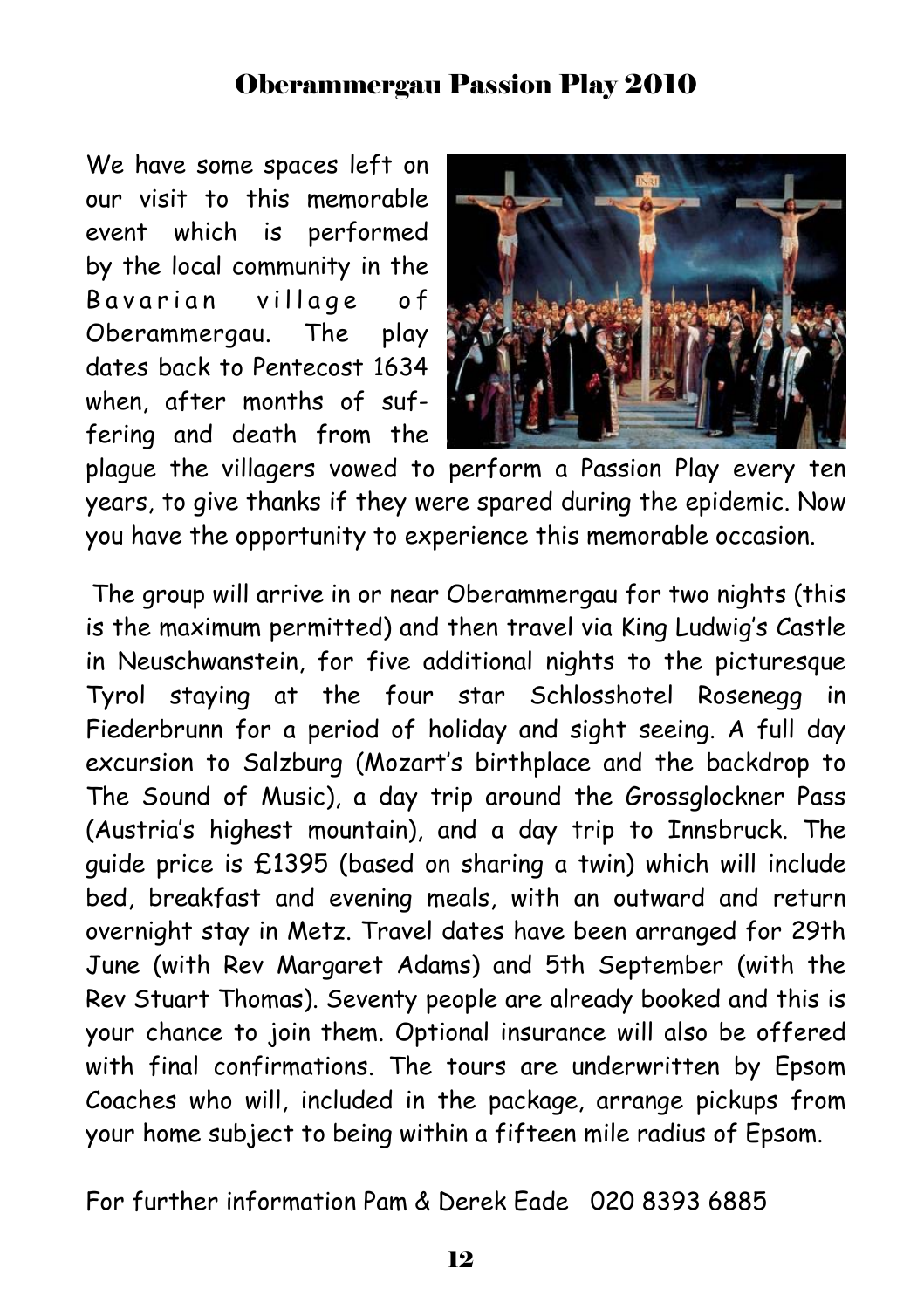#### PUZZLE CORNER

| P           | P | S             | D | O            | $\mathcal{O}$ | W | F | Z            | I | Y             | S | B | $\mathcal{C}$ |
|-------------|---|---------------|---|--------------|---------------|---|---|--------------|---|---------------|---|---|---------------|
| A           | L | E             | A | T            | Η             | E | R | $\mathsf{C}$ | R | I             | A | R | E             |
| P           | F | М             | K | U            | Y             | Y | D | K            | О | P             | P | O | L             |
| E           | L | E             | C | U            | R             | S | N | L            | N | U             | H | N | E             |
| $\mathbb R$ | O | R             | 0 | P            | $\mathcal{O}$ | I | Y | Q            | A | F             | I | Z | B             |
| I           | W | A             | P | L            | V             | L | R | $\mathsf{C}$ | М | $\mathcal{C}$ | R | E | R             |
| D           | E | L             | P | A            | I             | V | E | P            | Y | Η             | E | L | A             |
| N           | R | D             | E | E            | L             | E | T | L            | B | I             | E | E | T             |
| O           | S | S             | R | $\mathsf{C}$ | R             | R | T | A            | U | N             | G | E | I             |
| $\mathbf M$ | Q | I             | A | A            | A             | O | O | T            | R | A             | U | T | O             |
| A           | T | L             | T | L            | E             | I | P | S            | H | Η             | F | S | N             |
| I           | I | K             | E | E            | P             | N | I | Y            | S | D             | L | O | G             |
| D           | N | Y             | A | W            | N             | I | T | R            | A | M             | М | X | C             |
| D           | Η | $\mathcal{C}$ | O | T            | T             | O | N | C            | О | R             | A | L | $\mathbf S$   |

In Celebration of Martin Way's 75th Anniversary, the Traditional Anniversary Gifts, shown below, have been hidden in the above square. They can be horizontal or vertical, both backwards and forwards.

Can you find them all?

| <b>MARTINWAY</b>   | <b>BRONZE</b>  | <b>SILVER</b>  |
|--------------------|----------------|----------------|
| <b>CELEBRATION</b> | <b>POTTERY</b> | <b>PEARL</b>   |
| <b>PAPER</b>       | TIN            | <b>CORAL</b>   |
| <b>COTTON</b>      | <b>STEEL</b>   | <b>RUBY</b>    |
| <b>LEATHER</b>     | SILK.          | <b>SAPHIRE</b> |
| <b>FLOWERS</b>     | LACE           | <b>GOLD</b>    |
| <b>WOOD</b>        | <b>IVORY</b>   | <b>EMERALD</b> |
| <b>IRON</b>        | <b>CRYSTAL</b> | <b>DIAMOND</b> |
| <b>COPPER</b>      | <b>CHINA</b>   |                |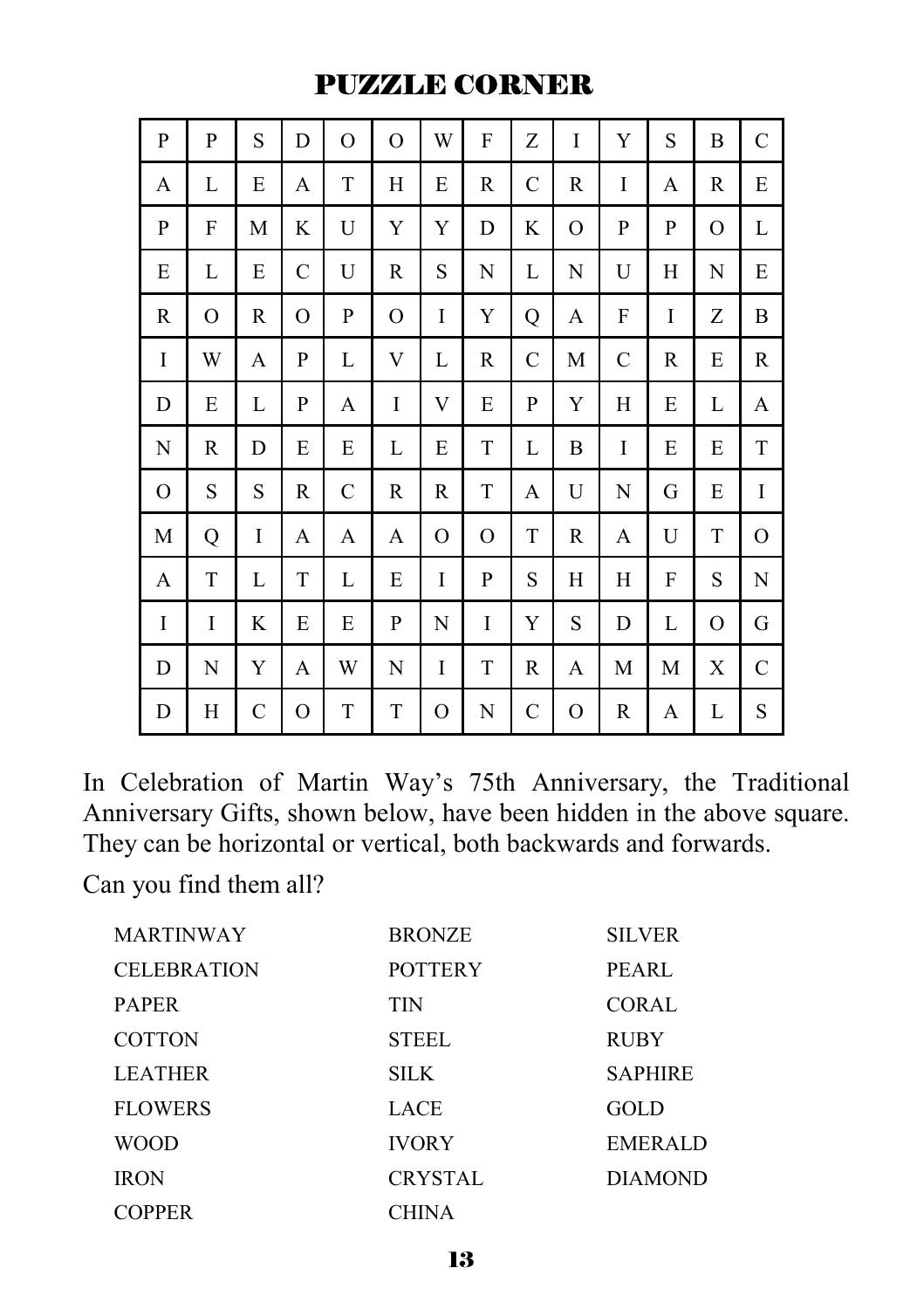



| Fri       | $\overline{2}$ | $12.30 \text{ pm}$ | Luncheon Club                                 |  |  |  |  |
|-----------|----------------|--------------------|-----------------------------------------------|--|--|--|--|
| Sun       | $\overline{4}$ | 10.30 am           | Harvest Festival led by Rev Paul Timmis       |  |  |  |  |
|           |                |                    | followed by a Frugal Lunch                    |  |  |  |  |
| Tue       | 6              | $10-12$ noon       | Coffee and Chat                               |  |  |  |  |
|           |                | 8.00 pm            | Time for Prayer                               |  |  |  |  |
| Weds 7    |                | 7.45 pm            | Midways Group - Rev Paul Timmis               |  |  |  |  |
| Sun       | 11             | $10.30$ am         | Holy Communion Service led by Rev Paul Timmis |  |  |  |  |
| Tue<br>13 |                | $10-12$ noon       | Coffee and Chat                               |  |  |  |  |
|           |                | 8.00 pm            | Time for Prayer                               |  |  |  |  |
| Fri       | 16             | 12.30 pm           | Luncheon Club                                 |  |  |  |  |
| Sat       | 17             | $10am - 1pm$       | Big Brunch                                    |  |  |  |  |
| Sun       | 18             | 10.30 am           | Morning Service led by Dr Arthur Miller       |  |  |  |  |
|           |                | $6.30 \text{ pm}$  | Communion Service led by Rev Paul Timmis      |  |  |  |  |
| Tue 20    |                | $10-12$ noon       | Coffee and Chat                               |  |  |  |  |
|           |                | 8.00 pm            | Time for Prayer                               |  |  |  |  |
|           |                | $7.30 \text{ pm}$  | Men's Supper Club - Rev Paul Timmis           |  |  |  |  |
| Weds 21   |                | 7.45 pm            | Midways Group - Larry Barnes - Pearly King    |  |  |  |  |
| Sun $25$  |                | 10.30am            | Morning Service led by Rev Faith Nyota        |  |  |  |  |
| Tue 27    |                | $10-12$ noon       | Coffee and Chat                               |  |  |  |  |
|           |                | $8.00 \text{ pm}$  | Time for Prayer                               |  |  |  |  |
| Fri       | 30             | 12.30 pm           | Luncheon Club                                 |  |  |  |  |

*Please refer to the Website (www.martinway.org.uk) or Weekly Notice Sheet for any additional information*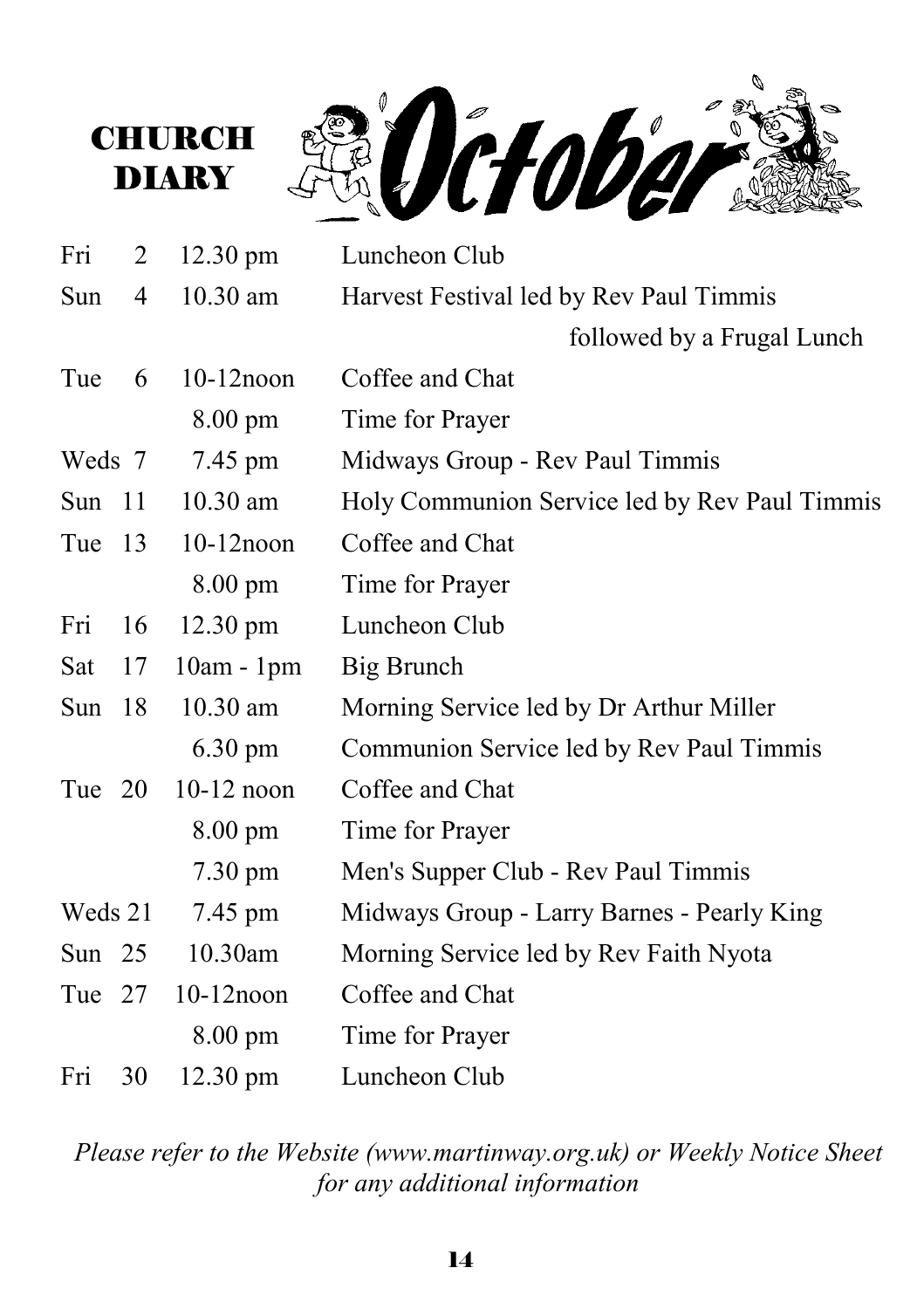

We wish all of those why celebrate a birthday this month a very

*Happy Birthday* 

and especially to:

## **Jennifer Smith on 13th October Tyler Butland-Brooks on 26th October**